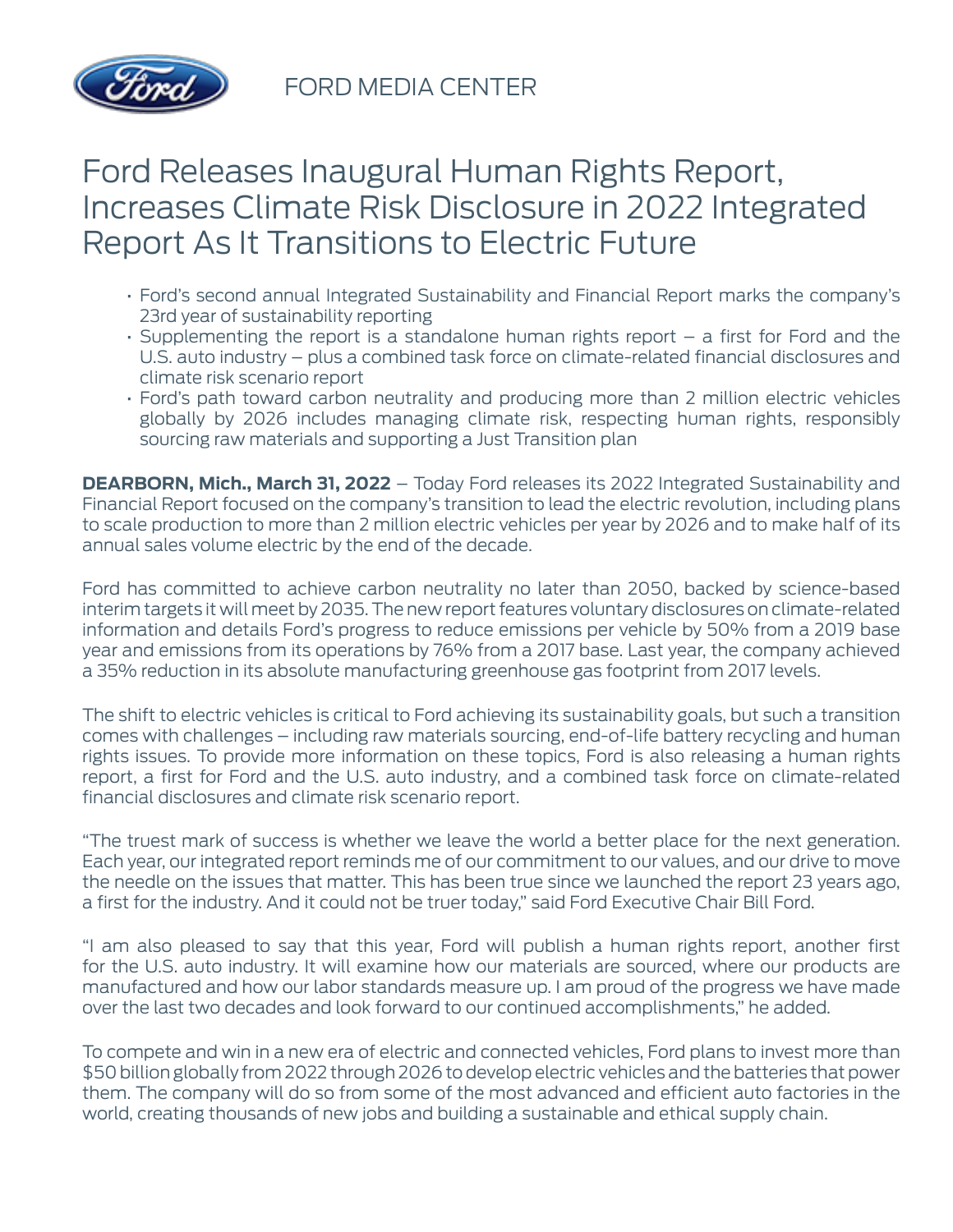"This year's report is significant because it demonstrates Ford's longstanding commitment to transparency and holding ourselves accountable," said Cynthia Williams, global director of sustainability, homologation and compliance at Ford. "It gives our stakeholders a clear picture of how we are going to put people first and respect human rights as we transition to electric vehicles, building on our legacy of climate action and environmental protection. Our company strategy and sustainability goals are indelibly linked – what's good for the planet is good for our customers and our business."

## **Driving innovation and sustainable growth**

The 2022 Integrated Sustainability and Financial Report outlines how the Ford+ plan for growth and value creation builds on the company's significant foundational strengths to scale electric vehicle production and harness connectivity and disruptive technology to make its products more accessible, more inclusive and safer to drive than ever before. Ford was one of the first U.S. automakers to align with the international community to limit global warming as part of the Paris Agreement, and the company's goal is to build a business model that goes beyond net-zero and becomes a net-positive for both the environment and society.

## **2021 highlights in the integrated report**

- Ford joined RouteZero, a global coalition to curb global warming by working toward making sales of all new cars and vans zero-emissions by 2040 globally, and no later than 2035 in leading markets
- The company introduced a sustainable financing framework to guide investments in social and environmental projects, paving the way for Ford's inaugural green bond, which raised \$2.5 billion via a 10-year issuance to help fund the company's new portfolio of electric vehicles
- Ford and SK Innovation announced a planned joint investment of \$11.4 billion in BlueOval City and three BlueOval SK joint-venture battery plants in Kentucky and Tennessee – megasites that will create nearly 11,000 new jobs and contribute to generating a sustainable manufacturing ecosystem. Ford is investing more than \$525 million over the next five years on professional development and training for auto technicians to service electric and connected vehicles
- Ford is collaborating with Redwood Materials, a leading battery materials company, to make electric vehicles more sustainable and affordable for Americans, localizing the supply chain network to create recycling options for scrap and end-of-life batteries and ramping up recycling of lithium-ion batteries. Ford also plans to open a global battery center in southeast Michigan, Ford Ion Park, with new investments to develop, test and build battery cells and cell arrays focusing on lithium-ion while looking at solid-state battery technology
- The company joined the U.S. Department of Energy's Better Climate Challenge to reduce greenhouse gas emissions from its facilities by at least half by 2030 – in line with Ford's commitment to power its facilities with 100% carbon-free electricity by 2035
- Ford has reduced its annual water consumption by more than 78% from 2000 levels, and established 89 zero-waste-to-landfill sites globally while reducing its global manufacturing carbon footprint by more than 35% from 2017 levels
- The company set new diversity, equity and inclusion (DEI) goal to increase gender and racial diversity in its senior leadership, tracking this quarterly as Ford makes headway to build the workforce of the future. Ford expanded its U.S. diversity, equity and inclusion audit to seven additional major markets in 2021, and advances pay equity
- Along with its philanthropic arm Ford Fund, Ford made more than \$74.4 million in charitable contributions to build equity and empower underserved and underrepresented communities around the world. Together, Ford and Ford Fund donated 120 million masks to at-risk individuals and organizations in all 50 states to help fight the spread of COVID-19, opened a